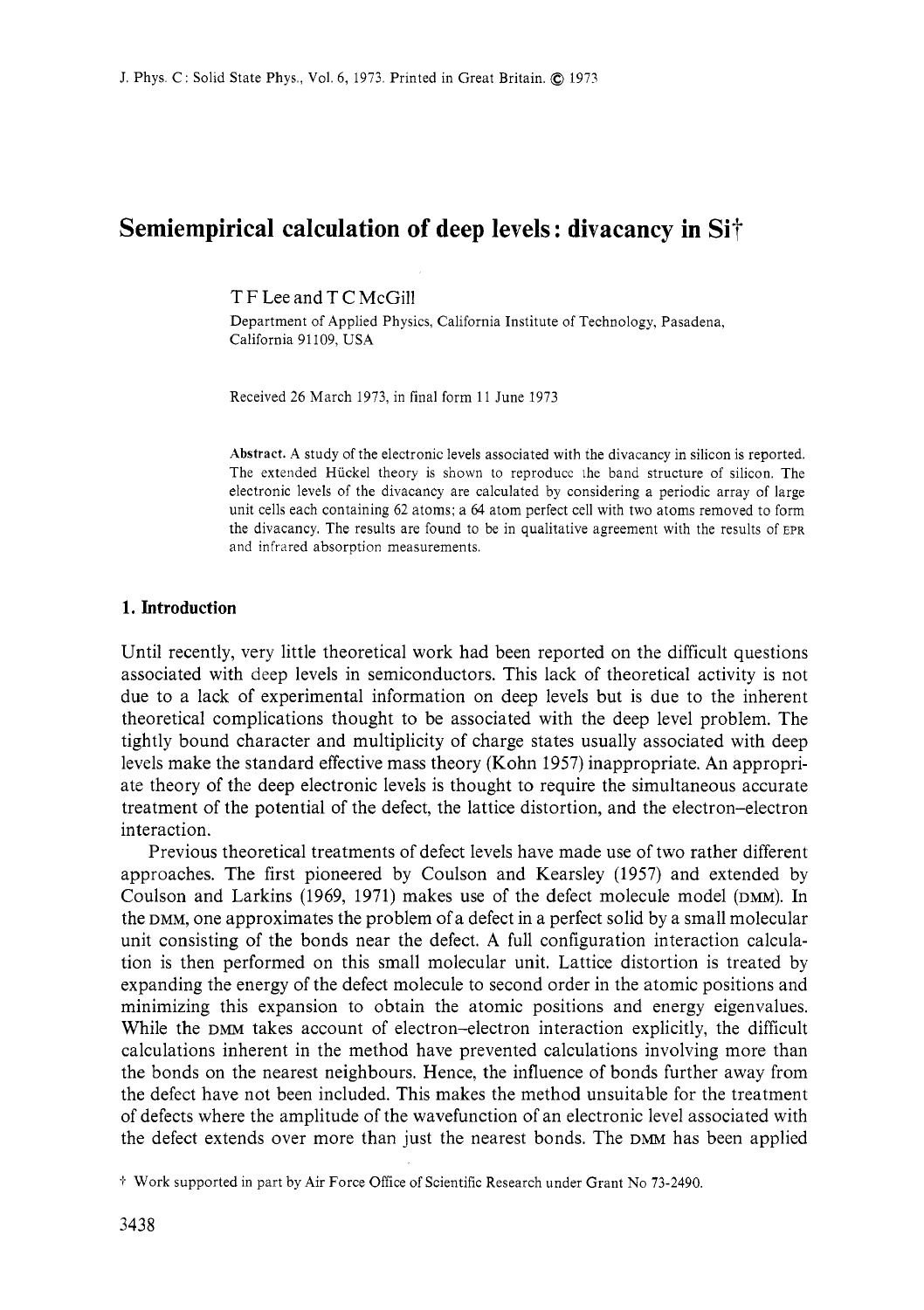with moderate success to the vacancy in diamond by Coulson and Kearsley (1957), Coulson and Larkins (1971) and Larkins (1971a) and to the divacancy in diamond by Coulson and Larkins (1969).

Recently, Messmer and Watkins (1970) have modified the DMM so that one can treat larger molecular units. In their calculations, a finite cluster of atoms is treated using the extended Hiickel theory (EHT) (Hoffman 1963). Lattice distortions are treated directly by moving atoms in the cluster about until the total energy of the system reaches a minimum. The application of the EHT to the cluster, on the one hand, makes it possible to treat very large clusters of atoms. However, on the other hand, it does not take account explicitly of the variation of electron-electron interaction and ion-ion interaction with charge state and distortion (Larkins 1971b, c).

Messmer and Watkins (1971) and Watkins and Messmer (1970) have applied these techniques with moderate success to a number of deep levels in diamond. However, Larkins (1971b, c) has shown that direct application of these methods to defects in silicon presents a number of problems. The energy gap between occupied and unoccupied levels is much larger than the band gap. The energy eigenvalues and the ordering of eigenvalues of various symmetry depend upon the size of the cluster selected.

The second approach makes use of solid state scattering theory **(SST)** (Callaway 1964). In this approach, the solid state continum aspects of the problem are emphasized. The defect level problem is cast in terms of the scattering of an electron off the defect potential in the presence of a perfect crystal (Bennemann 1965, Callaway and Hughes 1967). However, the method has the disadvantages that (i) it is difficult to identify the correct form of the defect potential, (ii) the treatment of lattice distortion and electronelectron interaction is hard to carry out, and (iii) a great deal of calculational work is required to obtain results.

In this paper, we report upon a study of a deep level in silicon, the divacancy. In this study we have attempted to marry some of the best points of the two methods described above. To do this, we have made calculations using the EHT for a perfect solid consisting of large unit cells with the divacancies at their centre. Hence, we have a well defined potential (the absence of two silicon atoms) and at the same time we have circumvented the difficulties associated with cluster calculations which have been noted above. Using this method we obtain results which are in qualitative agreement with known experimental results.

The outline of this paper is as follows. In  $\S$ 2 we review the theoretical approach. In *5* 3 we report the results obtained for the silicon divacancy. \$4 contains discussions and conclusions.

## **2. Outline of theory**

#### *2.1. Extended Hiickel theory (EHT)*

In the independent electron approximation, the energy eigenvalues and eigenfunctions for a system consisting of a defect in an otherwise perfect solid are obtained by solving the time independent Schrodinger equation,

$$
H\psi_i = \epsilon_i \psi_i \tag{2.1}
$$

where

$$
H = H_{\text{perfect}} + V_{\text{defect}}.\tag{2.2}
$$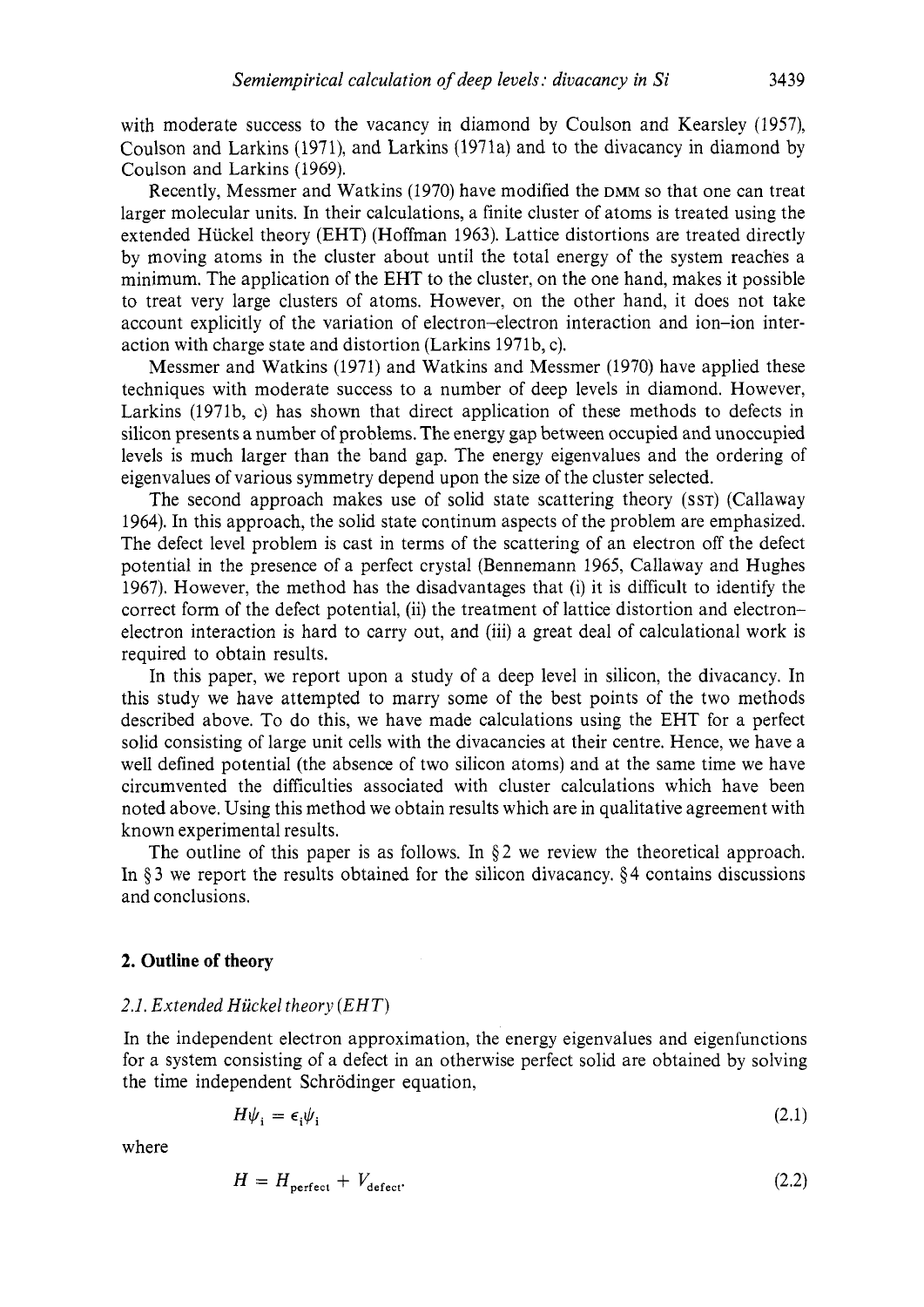$V_{\text{defect}}$  is defined to be the difference in potential between that found in a perfect crystal and that found with the defect present. One approach to solving (2.1) is to take  $\psi_i$  to be a linear combination of atomic orbitals,  $\phi_n$  centred on each atom in the crystal. That is,

$$
\psi_{i} = \sum_{\alpha} C_{i\alpha} \phi_{\alpha}.
$$
\n(2.3)

In this case, a solution to (2.1) is obtained when<br>  $det |H_{\alpha\beta} - \epsilon S_{\alpha\beta}| = 0$ 

$$
\det \left| H_{\alpha\beta} - \epsilon S_{\alpha\beta} \right| = 0 \tag{2.4}
$$

where

$$
H_{\alpha\beta} = \langle \phi_{\alpha} | H | \phi_{\beta} \rangle \tag{2.5}
$$

and

$$
S_{\alpha\beta} = \langle \phi_{\alpha} | \phi_{\beta} \rangle. \tag{2.6}
$$

In the EHT, the matrix elements of the hamiltonian between the atomic orbitals is approximated by taking

$$
H_{\alpha\beta} = -\frac{1}{2}K_{\alpha\beta}(I_{\alpha} + I_{\beta})S_{\alpha\beta} \quad \text{for} \quad \alpha \neq \beta \tag{2.7a}
$$

and

$$
H_{\alpha\alpha} = -I_{\alpha}.\tag{2.7b}
$$

 $I_{\alpha}$  is the empirical ionization energy of the  $\alpha$ th atomic level and  $K_{\alpha\beta}$  is a dimensionless parameter usually taken to be between 1 and 2.

## *2.2. Large unit* cell

The method of Messmer and Watkins (1970) consists of the application of  $(2.4)$ – $(2.7)$ to a large cluster of atoms with the defect in the centre. However, as will be discussed below, direct application of this method leads to unsatisfactory results.

To solve this problem, we have considered a perfect solid with a large unit cell. The large unit cell was chosen to consist of a cubic block of two by two by two face centred cubic cells, 32 primitive cells, or *64* atoms. This procedure ensures that a calculation for a system with no defects will give an exact energy gap.

# *2.3. Luttice distortion*

The position of the atoms near the defect should be obtained by minimizing the total energy of the system with respect to atomic positions. The quantity in the EHT which is analogous to the total energy of the system is defined as

$$
E_{\rm EHT} = \sum_{i} \epsilon_{i} \tag{2.8}
$$

where the summation runs over all the occupied states. Messmer and Watkins (1970) have used this expression for the energy to obtain the lattice distortion of the atoms in a cluster about the defect. The same process could be used with a little bit more work to calculate the lattice distortion in a large unit cell as discussed above. However, as emphasized by Larkins (1971b, c), the total energy defined by (2.8) is not precisely the total energy of the system since no explicit provision is made for taking account of electron-electron interaction, and ion-ion interaction variation with charge state and lattice distortion, Hence, minimizing (2.8) to give the equilibrium atomic positions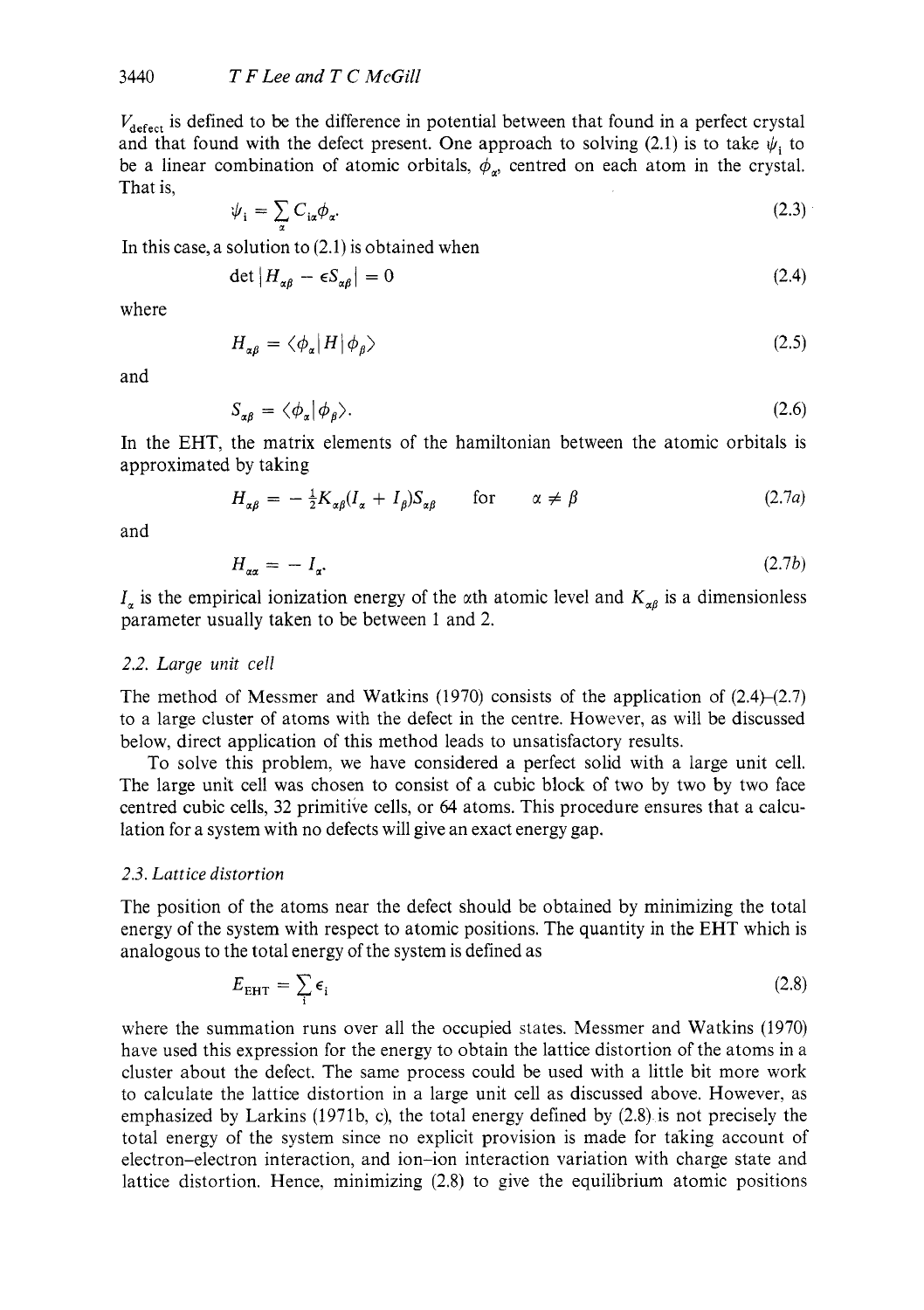about the defect may give unreliable results. For this reason, we have decided to simply explore the rôle of lattice distortion on the electronic levels associated with the defect.

We will only report on one representative distortion here. The lattice distortion chosen is suggested by that deduced by Watkins and Corbett *(1965)* with the aid of their EPR data, see figure *1.* The pairs of atoms a and *c,* and *a'* and c' are moved toward each other to improve the bonding between the 'dangling bonds' left by the removal of the



**Figure** *1.* The model of divacancy defect in silicon deduced from **EPR** studies.

divacancy atoms, while the atoms *b* and *b'* are moved away from each other so that they move out of the way of the bonding pairs, *ac* and *a'c'*. Further, the distortion was introduced in such a way that the distortion of the bonds between the atoms next to the defect and their three nearest neighbours was confined to the stretching of a single bond and the bending of the other two bonds. If we take the location of the six nearest neighbour atoms to the divacancy in the undistorted case to be given by:

$$
a = a_0(e_x - 3e_y - 3e_z)/8
$$
 (2.9a)

$$
a' = a_0(-e_x + 3e_y + 3e_z)/8
$$
 (2.9b)

$$
b = a_0(-3e_x - 3e_y + e_z)/8
$$
 (2.9c)

$$
b' = a_0(3e_x + 3e_y - e_z)/8
$$
 (2.9*d*)

$$
c = a_0(-3e_x + e_y - 3e_z)/8
$$
 (2.9e)

$$
c' = a_0(3e_x - e_y + 3e_z)/8.
$$
 (2.9f)

where  $a_0$  is the length of the cube edge, then, after the distortion, the atoms are located at

$$
a = a_0[(1 - \beta)e_x - (3 - \beta)e_y - (3 + \alpha)e_z]/8
$$
 (2.10*a*)

$$
a' = a_0 \left[ -(1 - \beta)e_x + (3 - \beta)e_y + (3 + \alpha)e_z \right] / 8
$$
 (2.10b)

$$
b = a_0[-(3 + \beta)e_x - (3 + \beta)e_y + (1 + \alpha)e_z]/8 \qquad (2.10c)
$$

$$
b' = a_0 \left[ (3 + \beta)e_x + (3 + \beta)e_y - (1 + \alpha)e_z \right] / 8
$$
 (2.10*d*)

$$
c = a_0[-(3 - \beta)e_x + (1 - \beta)e_y - (3 + \alpha)e_z]/8
$$
 (2.10*e*)

$$
c' = a_0 \left[ (3 - \beta)e_x - (1 - \beta)e_y + (3 + \alpha)e_z \right] / 8.
$$
 (2.10f)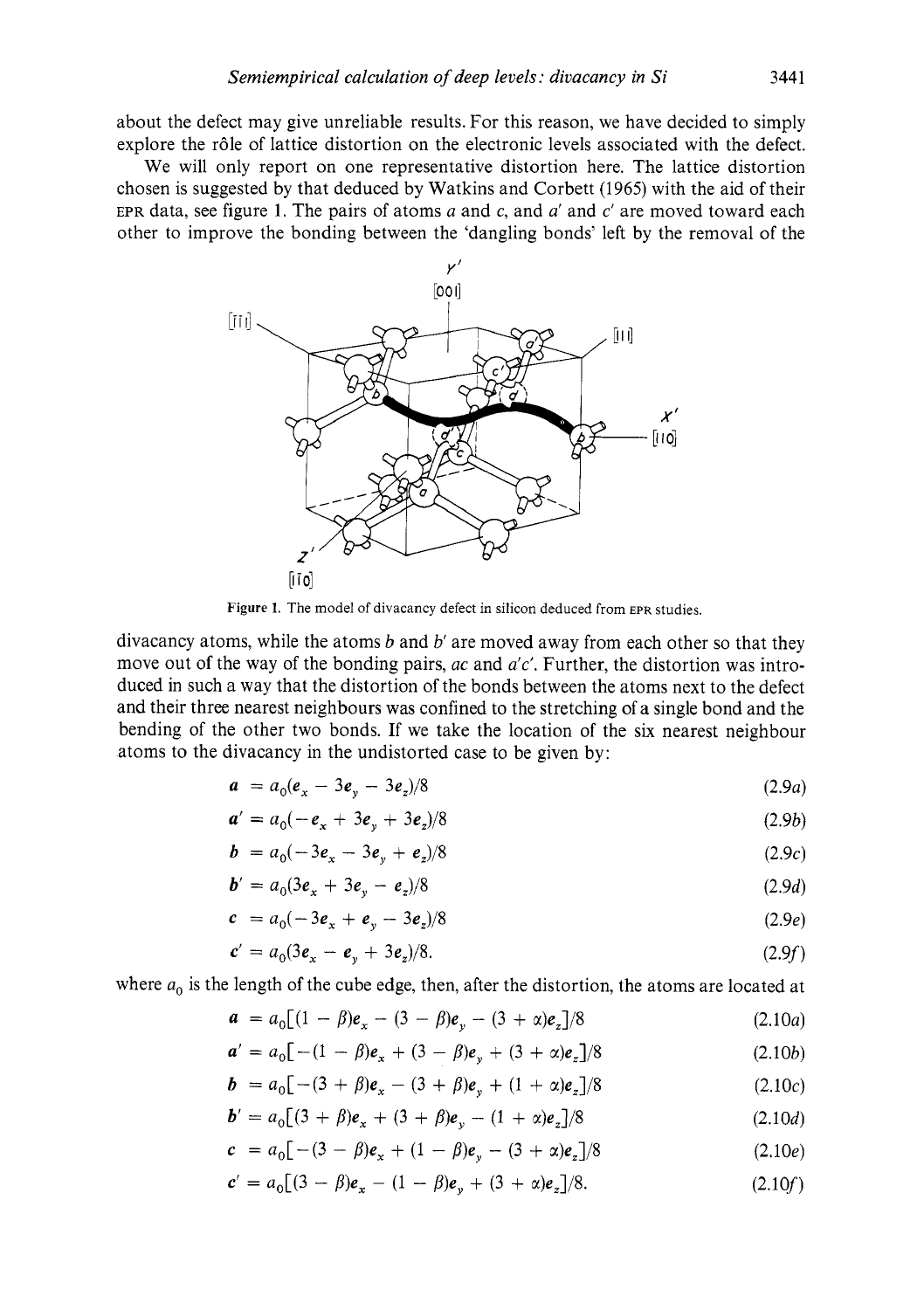$\alpha$  sets the scale of the distortion and

$$
\beta = \left(\frac{4\alpha - \alpha^2}{2}\right)^{1/2}.
$$

Distortion is measured by a parameter  $d$  defined by

$$
d = \frac{1}{4}a_0\sqrt{\alpha}.\tag{2.11}
$$

#### *2.4. Definition of localization*

For the purpose of deciding which levels should be identified with the defect, we define a measure of localization of a level i on the six nearest neighbour atoms by:

$$
P_{\rm i} = \frac{\sum_{\substack{\alpha,\beta\\ \text{over six}\\ \text{atoms} \\ \alpha,\beta}} C_{\rm is}^* C_{\rm i\alpha} C_{\rm i\beta} S_{\alpha\beta}}{\sum_{\substack{\alpha,\beta\\ \text{all atoms} \\ \text{all its cell}}} C_{\rm is}^* C_{\rm i\beta} S_{\alpha\beta}}
$$
(2.12)

where  $C_{i\alpha}$  is the  $\alpha$ th component of eigenvector of state i.

## **3. Results**

#### *3.1. Silicon* band *structure*

For suitable values of EHT parameters in (2.7), the EHT accurately reproduces the accepted band structure for silicon (Herman *et a1* 1966, Messmer 1971). We have used atomic functions like those obtained by Clemente (1965). The atomic functions used differ in that we have kept only the three largest terms in the expansion in Slater orbitals and modified the Slater exponents slightly. The Slater exponents in  $\phi_{3s}$  are increased by a factor of 1.3 and the Slater exponents in  $\phi_{3p}$  by 1.4,

$$
\phi_{3s} = \left[ -0.20265 \ \chi_3(6.8112, r) + 0.61435 \ \chi_3(2.7160, r) + 0.52025 \ \chi_3(1.6829, r) \right] Y_{0, 0}(\theta, \phi)
$$
\n(3.1)

and a 3p wavefunction of the form

$$
\phi_{3p} = [-0.1208 \chi_2(9.8, r) + 0.48091 \chi_4(3.2214, r) + 0.57523 \chi_4(1.8218, r)] Y_{1, 0}(\theta, \phi)
$$
\n(3.2)

where

$$
\chi_{n}(\xi,r) = \left[a_{B}^{3}(2n)!\right]^{-1/2} (2\xi)^{n+\frac{1}{2}} \left(\frac{r}{a_{B}}\right)^{n-1} \exp\left(-\xi r/a_{B}\right)
$$

and  $a_{\rm B}$  is Bohr radius.

$$
I_{3s} = 17 \,\mathrm{eV} \tag{3.3a}
$$

$$
I_{3p} = 11.6 \,\text{eV}.\tag{3.3b}
$$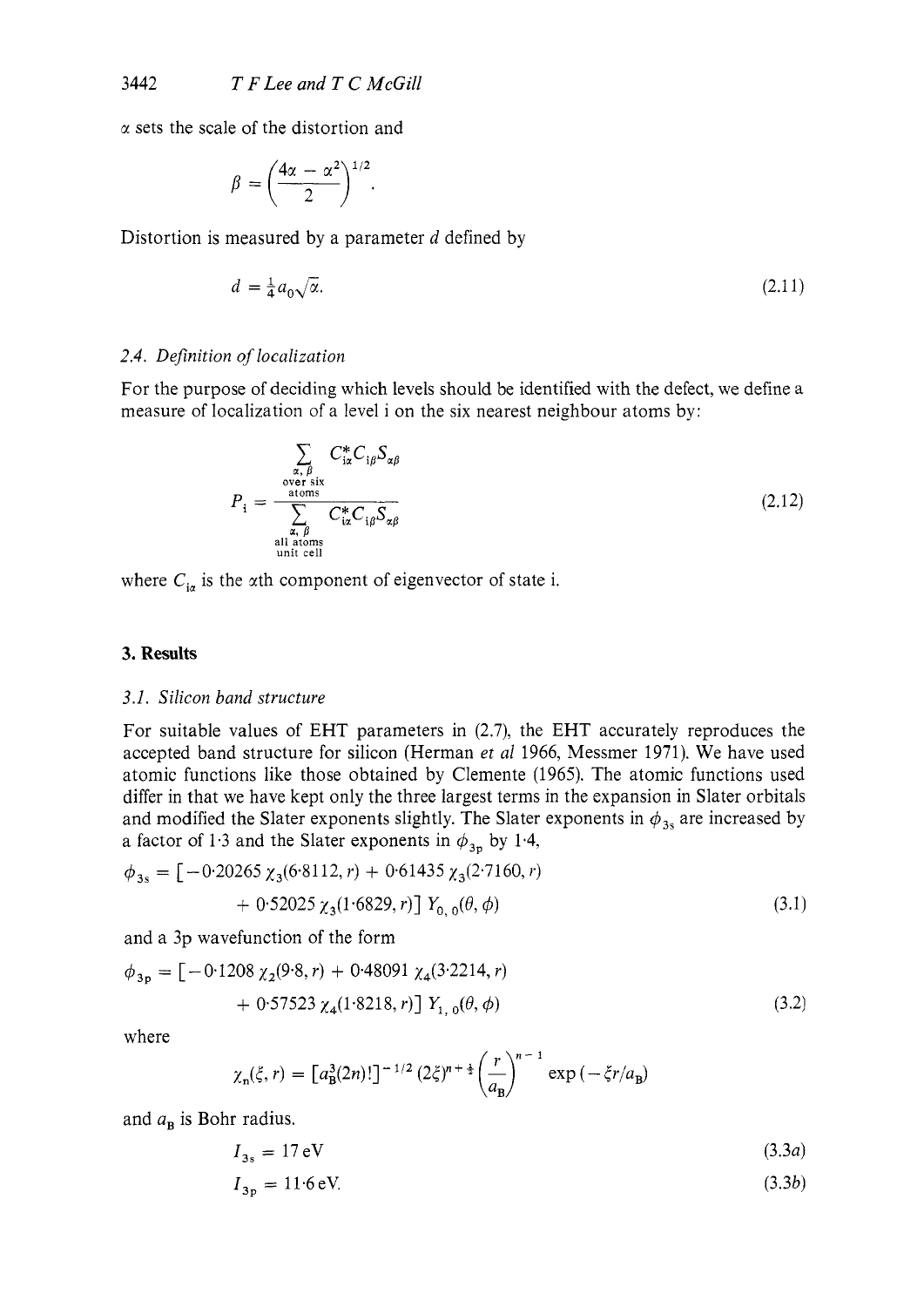The dimensionless parameters were taken to be

$$
K_{ss} = 1.87 \tag{3.4a}
$$

$$
K_{\rm pp} = 1.81\tag{3.4b}
$$

$$
K_{\rm sp} = 1.35. \tag{3.4c}
$$

Using these parameters, we obtain the band structure shown in figure 2. The calculated value of the gap is  $1.15 \text{ eV}$  and the minimum in the conduction band occurs along the  $\Delta$ direction in agreement with accepted band structures.



**Figure 2.** The band structure of silicon along **A** and **A** directions in EHT approximation. The EHT parameters:  $I_{3s} = 17$ ,  $I_{3p} = 11.6$ ,  $K_{ss} = 1.87$ ,  $K_{pp} = 1.81$ ,  $K_{sp} = 1.35$ . The energy gap is 1.15 eV.

### *3.2. Electronic levels of clusters*

Calculations of the electronic levels of clusters of 29 and *64* atoms with no defect present show that energy levels of the cluster do not give a satisfactory representation of the electronic level structure for silicon. The electronic levels were calculated using the same EHT parameters as were used in the band structure calculation. The results of these calculations are shown in figure *3* where we have plotted the band structure for the large unit cell at the  $\Gamma$  point along with the electronic levels for the 29 and 64 atom clusters. From these results, one can see that the level structure in the cluster calculation is unlike that obtained in the band structure calculation. In this figure, we have shown the location of the energy separating occupied from unoccupied levels by an arrow. For a reasonable representation of the electronic structure of tbe solid, we would expect there to be a region in energy just above this arrow which would be the band gap. However, as can be easily seen from figure *3,* no such gap exists for the cases of 29 atom or *64* atom cluster.

### *3.3. Divacancy*

We will report the results for the divacancy in two parts: first the divacancy without lattice distortion; and second the divacancy with lattice distortion.

*3.3.1. Undistorted.* The undistorted divacancy is modelled by simply removing two atoms from the centre of each *64* atom unit cell (described in *5* 2.2) in a periodic structure. The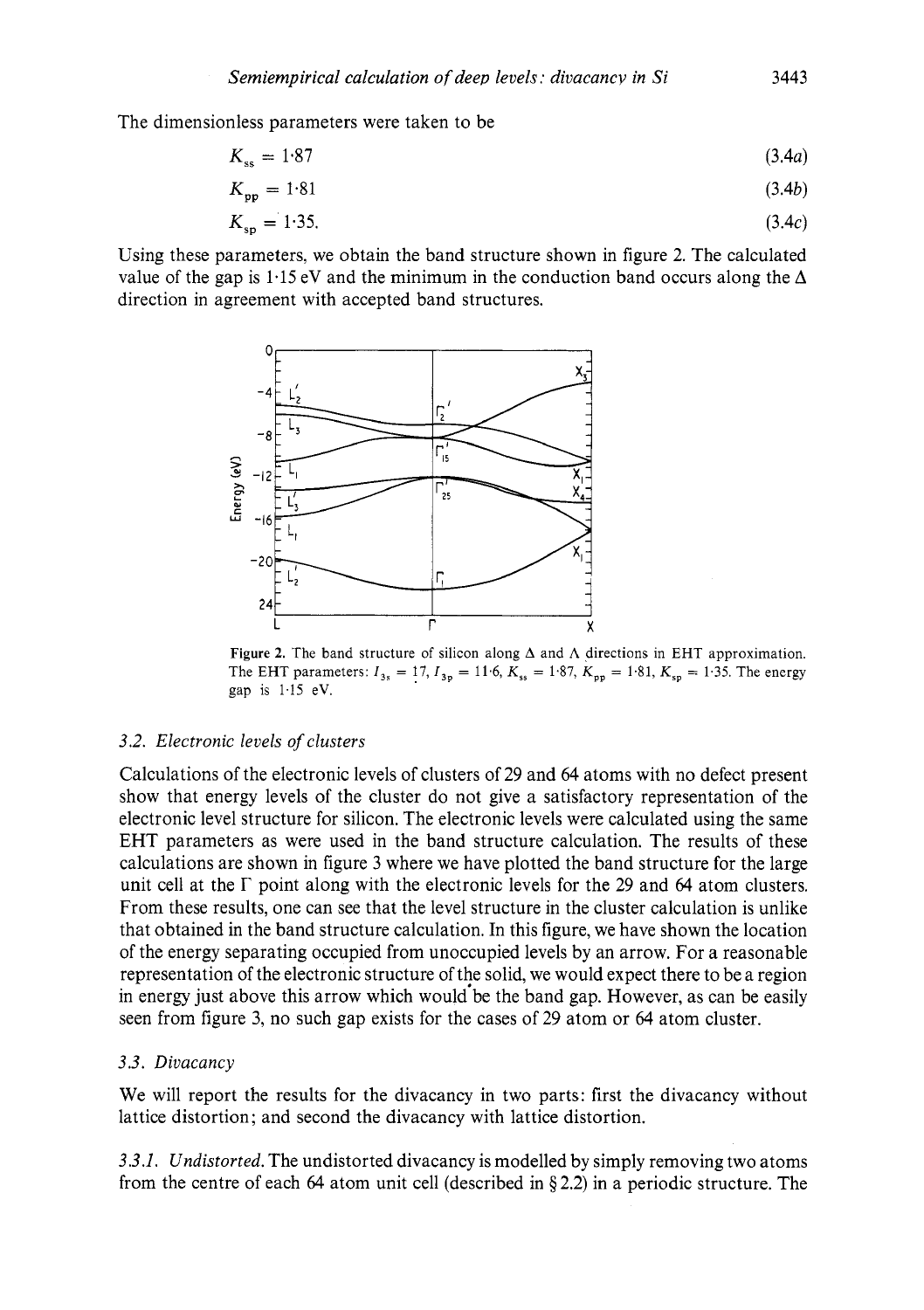

**Figure 3.** (*a*) The energy levels at the centre of Brillouin zone,  $\Gamma$ , of Si perfect crystal with 64-atom cubic unit cell. *(b)* The energy levels of 64-atom cubic silicon cluster. (c) The energy levels of 29-atom silicon cluster. The arrows indicate the level separating occupied from unoccupied levels in the case of a neutral unit.

resulting unit cell has symmetry  $D_{3d}$  with the 3-fold axis of symmetry along the vector connecting the positions of the atoms removed to produce the divacancy. The solid produced by this procedure consists of a periodic array of oriented divacancies at a density of approximately  $10^{21}$  cm<sup>-3</sup> in an otherwise perfect diamond lattice.

To study the electronic levels of this large unit cell, we have made calculations of the band structure at the zone centre (T-point') and at the cubic Brillouin zone edge along the  $(1\bar{1}0)$  direction ('M-point') oriented with respect to the divacancy as shown in figure 1. Each of our calculations yields 248 eigenvalues and eigenvectors. These 248 energy levels divide such that 125 are below the valence band edge for the perfect crystal and 123 levels are above. Hence, if we neglect dispersion in the eigenvalues in our small Brillouin zone, and the Fermi energy is at the valence band edge, then the unit cell contains two additional electrons above the four electrons per atom present when the cell is neutral.

We are interested in all the energy levels which are located in the energy gap and also those energy states which have large probabilities *P* around the divacancy (see (2.12)). Therefore we have plotted in figure 4 the energy levels at  $\Gamma$ -point and their corresponding probabilities *P* for all the levels in the energy gap and for the levels with *P* greater than 0.30. To make comparison with the results for the distorted divacancy easier, we have labelled the states with their symmetry according to  $C_{2h}$  (a subgroup of  $D_{3d}$ ) (Hamermesh 1962), the symmetry of the distorted divacancy. The degeneracy of each state is indicated by the height of the line in the energy level plot. We marked in figure 4 the six most localized states by their symmetries. These six most localized states are also listed explicitly in the first series of entries in table 1. Only the six most localized states were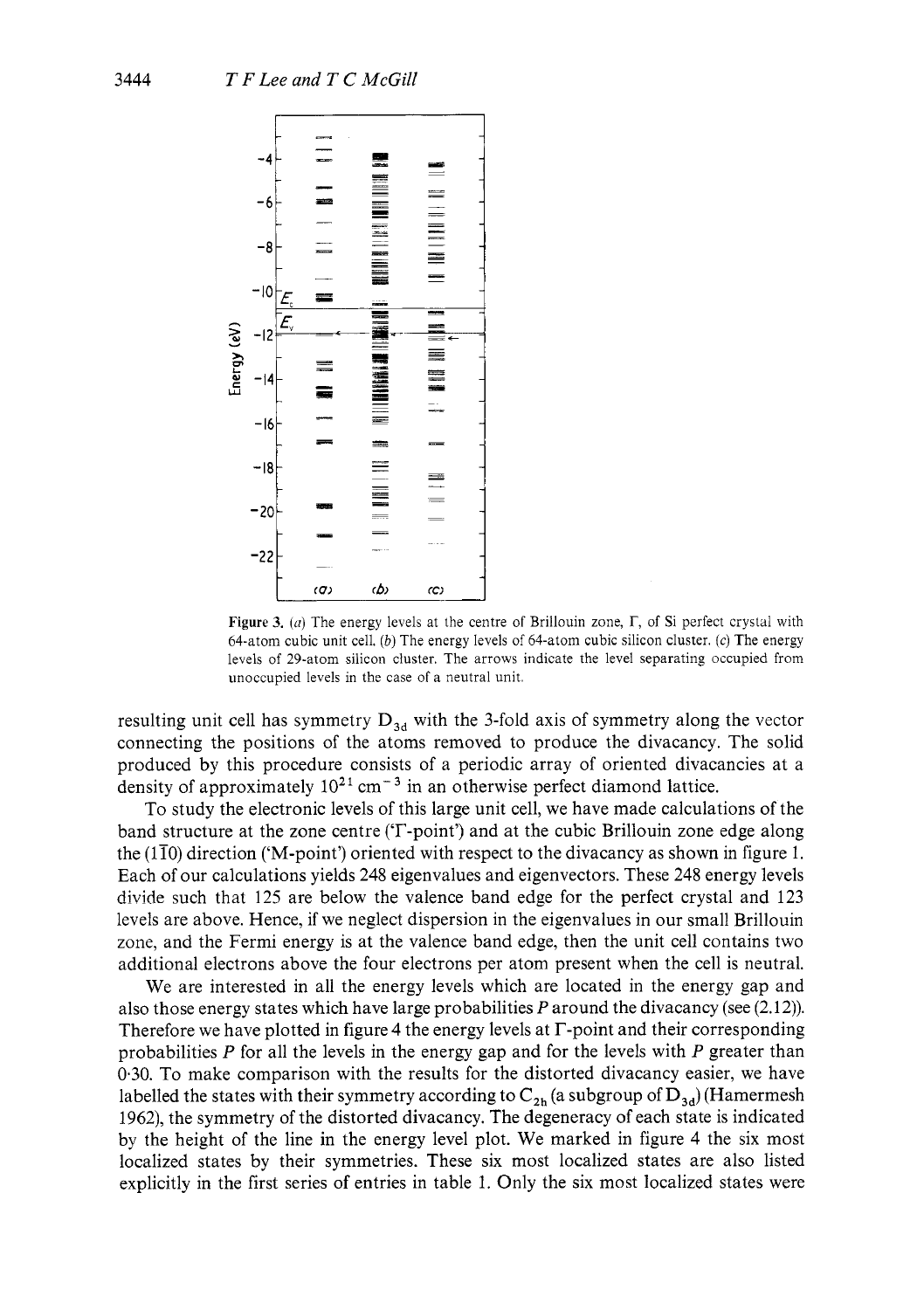

**Figure 4.** The energy levels of undistorted divacancy and their corresponding probabilities for all the energy states in the energy gap and the energy states with localization probabilities Pgreater than 0.30. The degeneracy of states is indicated by the height of the line in the energy level plot. The symmetries of the states are indicated. The six most localized states are indicated by arrows.

studied since these may be associated with the six dangling bonds around the divacancy (Watkins and Corbett 1965).

Because of the rather high density of defects ( $\sim 10^{21}$  cm<sup>-3</sup>) in our model, we have also investigated the r61e of defect-defect interaction. This was accomplished by computing the band structure at the above described 'M-point' and again identifying the six most highly localized states. The results of this calculation are shown in the second entry in table 1. The levels have been arranged so that they have the same symmetry as in the first entry. Comparing the two entries we see that the levels are shifted by approximately 0.2 eV and this suggests a rather strong divacancy-divacancy interaction at this density of divacancies.

To explore the use of cluster calculations which avoids the divacancy-divacancy

| пете.                                                  |                |                   |                            |                |                   |                     |         |                   |  |  |
|--------------------------------------------------------|----------------|-------------------|----------------------------|----------------|-------------------|---------------------|---------|-------------------|--|--|
| Г<br>Symmetry                                          | (eV)           | Level Probability | $M(1\bar{1}0)$<br>Symmetry | (eV)           | Level Probability | Cluster<br>Symmetry | (eV)    | Level Probability |  |  |
|                                                        | $-12.19$ 61.9% |                   | $A_u^1$                    | $-12.0$        | 46.8%             | $A_{\cdot\cdot}^1$  | $-4.4$  | $49.8\%$          |  |  |
| $\begin{array}{c} A_u^1 \\ B_u^1 \\ B_u^2 \end{array}$ | $-12.19$ 61.9% |                   | $B_u^1$<br>$B_u^2$         | $-12.1$        | $59.6\%$          | $B^1_u$             | $-4.4$  | 49.8%             |  |  |
|                                                        | $-12.53$ 54.0% |                   |                            | $-12.43$ 56.3% |                   | $A_e^1$             | $-8.37$ | 45.0 $\%$         |  |  |
| $A^1$                                                  | $-12.79$ 53.0% |                   |                            | $-12.55$ 43.3% |                   | $B^1$               | $-3.8$  | 43.5 $\%$         |  |  |
|                                                        | $-11.6$        | 41.5%             | $A_g^1$<br>$A_g^2$         | $-11.96$ 50.2% |                   | A.                  | $-5.14$ | $40.8\%$          |  |  |
| $A_{g}^2$<br>$B_{g}^2$                                 | $-11.6$ 41.5%  |                   | $B_g^1$                    | $-11.81$ 48.5% |                   | $A_{\rm g}^3$       | $-4.8$  | $40.0\%$          |  |  |

Table 1. The six most localized states at  $\Gamma$  with their corresponding states at M and the six most localized states for 62-atom cluster. The probabilities of electrons being found around the divacancy are also shown here.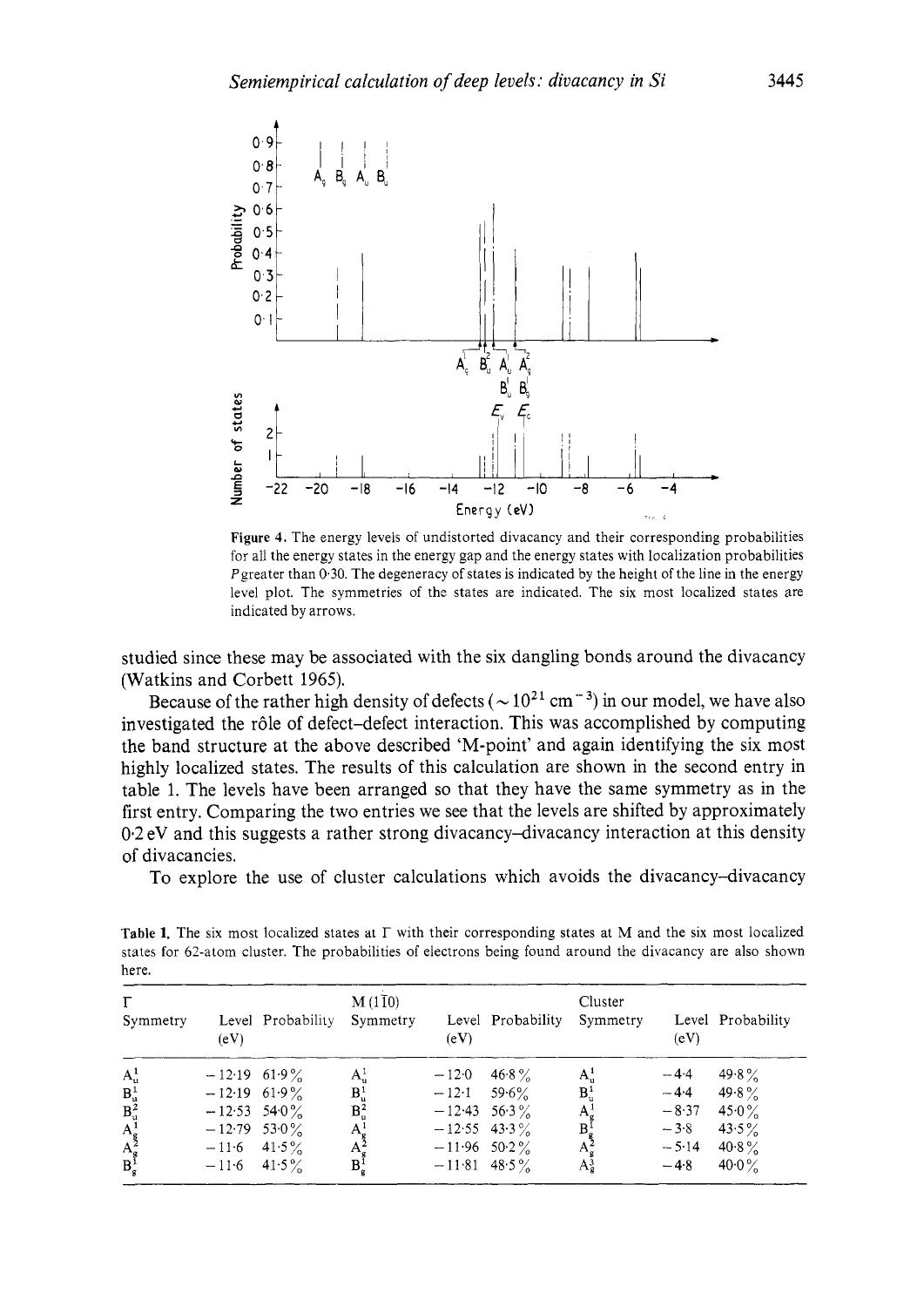interaction question by use of a finite number of atoms, we have made calculations for a single divacancy centred in a cluster of 62 atoms. The resulting energy of the six most highly localized states are shown in the final entry in table 1. From these results, we see that the levels in a cluster calculation bear little resemblance in location and symmetry to those obtained in the above-described calculation.

*3.3.2. Distorted.* The introduction of the lattice distortion discussed in \$2.3 lowers the symmetry about the divacancy from  $D_{3d}$  to  $C_{2h}$  (Watkins and Corbett 1965). We have studied the influence of this lattice distortion on the energy and degree of localization of the six most highly localized levels. In figures *5* and 6 we have plotted the energy and



**Figure** *5.* The variation of the six localized states as a function of distortion.

probability of being on the six nearest neighbour atoms, respectively, as a function of the lattice distortion measured by *d* (see equation 2.1 1). From these figures we see that: (i) the energy of highly localized  $B_u^1$  moves from the valence band into the energy gap; (ii) the state  $A_{\alpha}^2$  increases in energy but remains in the energy gap for reasonable values of



Figure 6. The probabilities of the six localized states around the six nearest atoms to divacancy.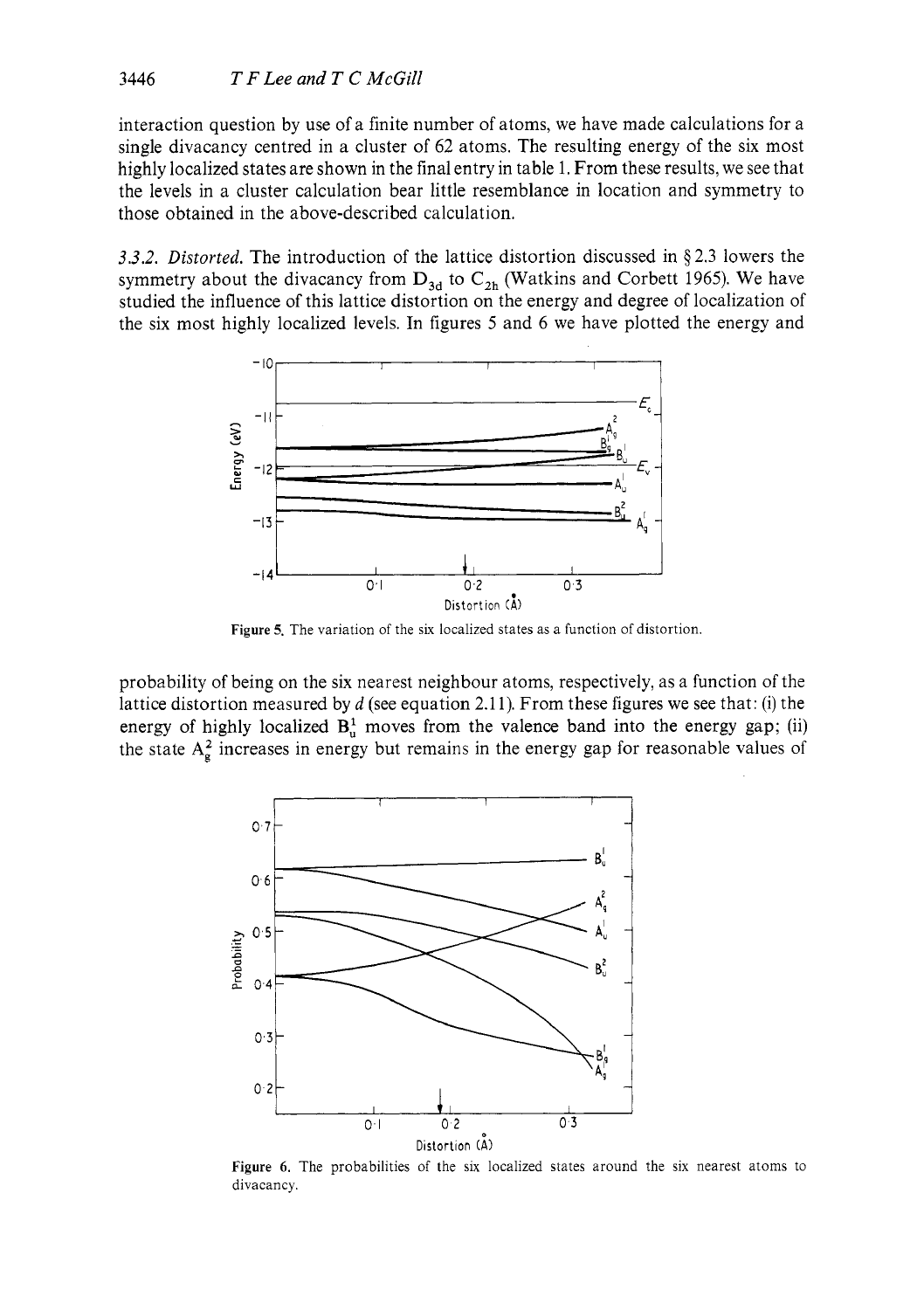the distortion, and becomes more highly localized; (iii) the energy of the state with symmetry  $B_{g}^{1}$  remains in the energy gap but becomes more diffuse.

Turning our attention to the three states in the energy gap, the state with symmetry  $B^1$  is localized around the four atoms *a, d,* and *a', d'* (see figure 1 for labelling of atoms around defect). The states  $A_{\alpha}^2$  and  $B_{\alpha}^1$  are localized largely on the two atoms *b* and *b'*. The best agreement between these energy eigenvalues and the experimental observed properties of the divacancy (see § **4)** is obtained when the distortion is 0.19 **8,** (Watkins 1968). For the case in which the divacancy is distorted by 0.19 A, we have plotted in figure **7** the energy levels and the corresponding probabilities *P* for all the states in the energy gap



**Figure 7.** The energy levels of distorted divacancy and their corresponding probabilities for all the energy states in the energy gap and the energy states with localization probabilities *P* greater than *0.30.* The symmetries of the states are indicated. The six states which are thought to be associated with the dangling bonds of divacancy are indicated by arrows.

and for the states with probabilities greater than 0.30. The symmetries of the states are indicated by using different symbols for different symmetries. The six states which are thought to be associated with the dangling bonds of divacancy are marked by their symmetries in figure **7. As** we can see, most of the highly localized states are either in the energy gap or close to the top of the valence band.

For this value of the distortion, the **248** energy levels divide such that **124** levels are below the band edge for the perfect crystal and **124** levels are above. Hence, if &e neglect dispersion in the eigenvalues in our small Brillouin zone, and the Fermi energy is at the valence band edge, then the unit cell contains four electrons per atom and is neutral.

To estimate the size of divacancy-divacancy interactions, we have also calculated the energy levels at the 'M point' (see definition given above) and at the zone boundary along  $(1\bar{1}1)$  direction, 'R point'. The results of this calculation along with the values at the  $\Gamma$  point for  $d = 0.19$  Å are given in table 2. As in the results for the undistorted divacancy, we note that divacancy-divacancy interaction at this density can produce level shifts which are of the order of  $0.2$  eV. We also note that at 'R point' the  $B^1_g$  level is in valence band and the  $A_e^2$  and  $B_u^1$  levels are in the energy gap. Therefore the presence of the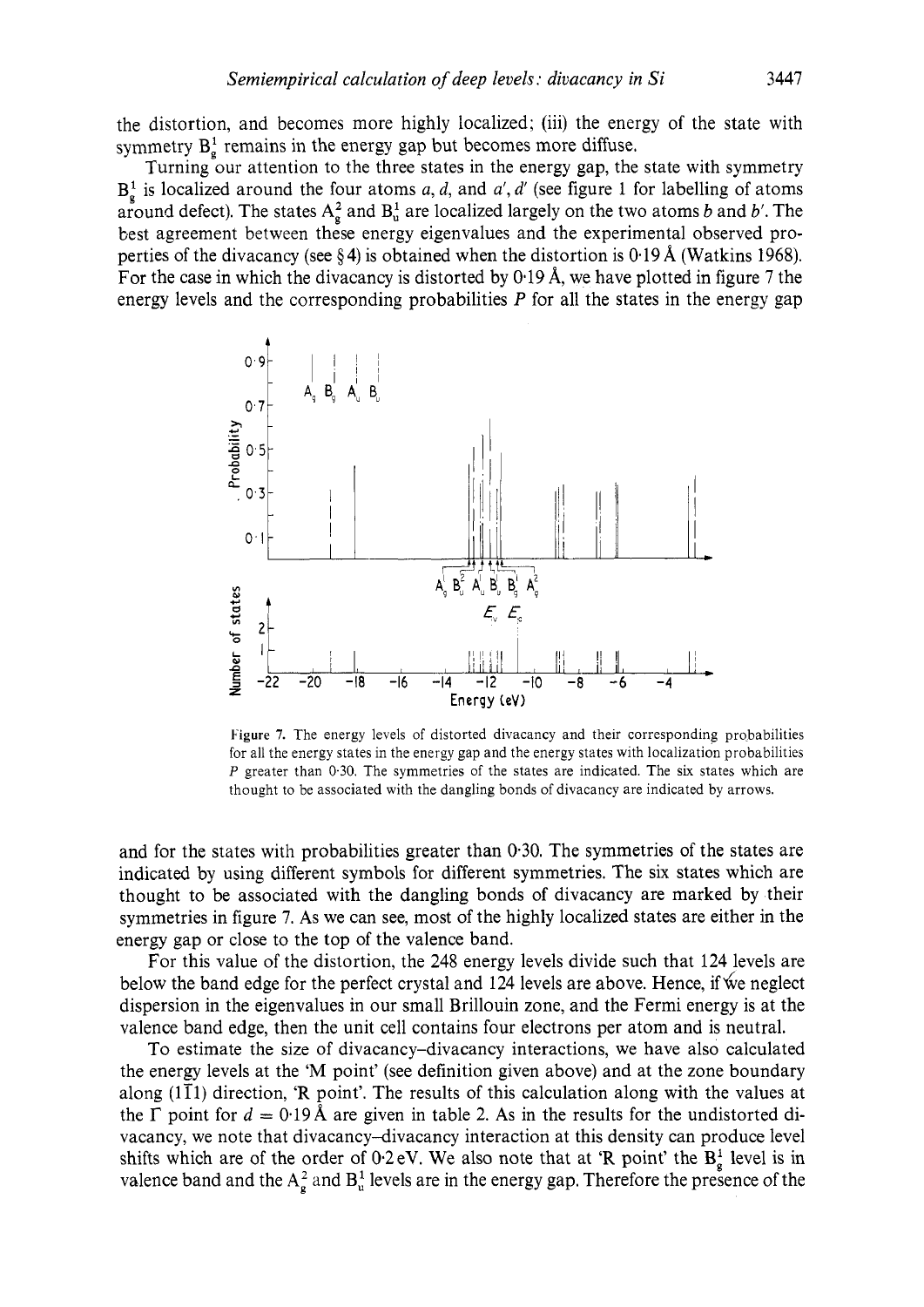| $\Gamma$<br>Symmetry                                                                | (eV)                                                                                                     | Level Probability | $M(1\bar{1}0)$<br>Symmetry                                             | (eV)                                                                                              | Level Probability | $R(1\bar{1}1)$<br>Symmetry                               | (eV)                                                                         | Level Probability                          |
|-------------------------------------------------------------------------------------|----------------------------------------------------------------------------------------------------------|-------------------|------------------------------------------------------------------------|---------------------------------------------------------------------------------------------------|-------------------|----------------------------------------------------------|------------------------------------------------------------------------------|--------------------------------------------|
| $B_n^1$<br>$A_u^1$<br>$B_{\mu}^{\frac{3}{2}}$<br>$A_g^{\bar{1}}$<br>$B_g^{\bar{1}}$ | $-11.98$ 63.3%<br>$-12.32$ 55.8%<br>$-12.75$ 50.6%<br>$-11.49$ 47.9%<br>$-12.95$ 42.5%<br>$-11.69$ 31.6% |                   | $\mathbf{B}_n^1$<br>$A^1_{\mu}$<br>$B_u^2$<br>$A_z^2$<br>A'<br>$B_g^1$ | $-11.97$ 62.1%<br>$-12.13$ 31.4%<br>$-12.62$ 50.6%<br>$-11.7$<br>$-12.93$ 45.1%<br>$-11.88$ 42.1% | $56.8\%$          | $B^1$<br>$A^1_u$<br>$B^2$<br>A'<br>А<br>$\mathbf{B}_a^1$ | $-11.86$ 56 0 %<br>$-12.2$ 44.6%<br>$-12.9$<br>$-11.7$<br>$-12.7$<br>$-12.0$ | $40.8\%$<br>59.0 $\%$<br>$33.9\%$<br>51.0% |

**Table 2.** The six localized states at zone centre  $\Gamma$  and zone edge M and R when atoms deviate 0.19 Å from their original sites.

 $B_{\sigma}^{1}$  level in the energy gap is uncertain; it may be due to divacancy-divacancy interactions or due to only six nearest atoms to divacancy being distorted.

#### **4. Discussion and conclusions**

Using the extended Hiickel theory (EHT), we calculated the band structure of silicon. The calculated band structure is in good agreement with the accepted band structure for silicon showing that EHT is capable of reproducing the band structure of silicon.

Calculations of the electronic levels of free clusters of 29 and 64 atoms spatially arranged as in a perfect diamond lattice show that the electronic structure of the clusters is not the same as that of the perfect solid. If we define the top of the valence band as that energy below which half of the electronic levels occur, then the energy range from the top of the valence band to that energy plus the band gap is filled almost completely by electronic levels. This fact has necessitated our use of the large unit cell.

Using the parameters obtained in the band structure calculation, we have calculated the electronic levels for the distorted and undistorted divacancy. Labelling all the states by their symmetry in the case of the distorted divacancy, we find that the six states most highly localized about the divacancy, listed in table 1, have the same symmetry and ordering as the six molecular states in the **LCAO** model proposed by Watkins and Corbett (1965). In the results presented here, the states with symmetries  $A_{\alpha}^2$  and  $B_{\alpha}^1$  are in the band gap while the remaining four states are in the valence band.

Distortion is introduced by simply moving the atoms nearest the divacancy in such a way that the symmetry around the defect is  $C_{2h}$ . This distortion produces changes in the energy of the divacancy as well as changes in the degree of localization of the states about the defect. While the distortion is very much like that envisaged by Watkins and Corbett (1965) the ordering of the states after distortion is different from that of the **LCAO**  molecular orbital results. This result is due to interaction between the divacancy levels and the conduction or valence bands. After distortion the  $A_{g}^{2}$  level is still inside the band gap, and the  $B_n^1$  level has moved up into the gap; the  $B_n^1$  level moves downwards. The position of the  $B_{\alpha}^1$  level is uncertain since due to its more diffuse nature it is subject to greater influence by divacancy-divacancy interaction and distortion of the atoms away from the defect than the other levels. **A** calculation which takes account of these factors may locate the  $B^1_{\alpha}$  level in the valence band.

The results of these divacancy calculations are consistent with the experimental results at present available. The EPR studies of Watkins and Corbett (1965) have identified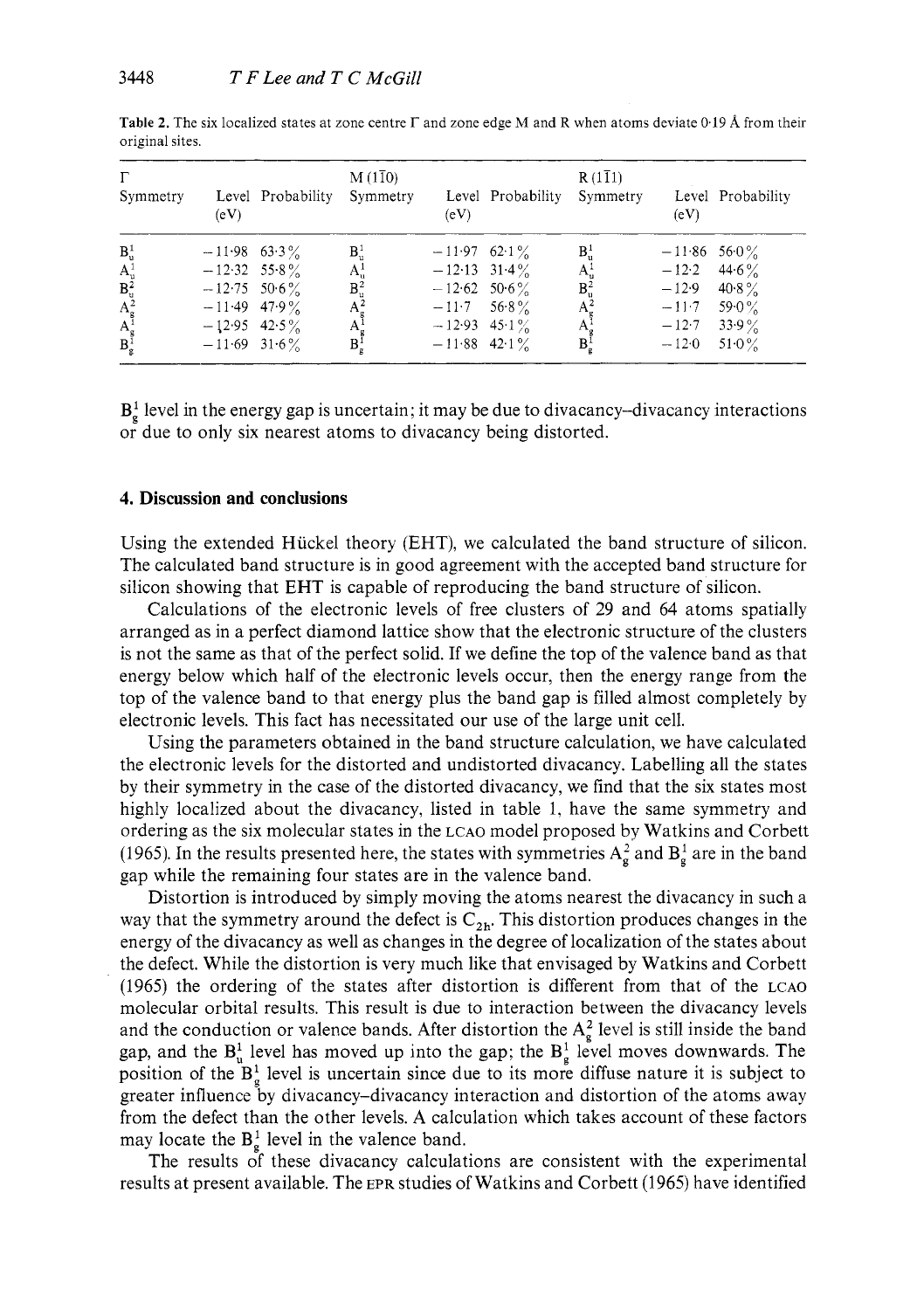two spectral features labelled Si-G6 and Si-G7. Study of the hyperfine interactions in these spectral features has led them to conclude that about 50–60% of the total probability for an electron contributing to the EPR are localized about atoms  $b$  and  $b'$  in figure 1 and about  $10-15\%$  of this probability is S-like.

We interpret the Si-G6 and Si-G7 spectra as arising from single occupancy of the  $B_0^1$ , and A<sub>2</sub> levels, respectively. These two levels are in or near the band gap depending upon the degree of distortion; and 40-50% of the probabilities are found about the *b* and *b'*  atoms. Furthermore, when the divacancy is distorted to equal  $0.19 \text{\AA}$  (see equation 2.11), the S-wave character of the states about *b* and *b'* is about 10-15 %. Both of these qualities are in reasonable agreement with the experimentally determined values.

Studies have also been made of the infrared absorption (Fan *et al* 1959, Vavilov *et al*  1963, Corelli *et a1* 1965, Cheng *et al* 1966, Young *et al* 1969, Chen and Corelli 1972) and photoconductivity (Cheng 1967, 1968, Kalma and Corelli 1968, Young and Corelli 1972) of samples containing divacancies. While there seems to be a number of contradictory experimental results, there does seem to be a  $1.8 \text{ nm}$  (0.69 eV) absorption in the infrared. Experiments suggest that this absorption is due to highly localized states on the negatively charged divacancy. Group theoretical arguments suggest that this transition is between states having  $A_g$  and  $B_u$  symmetry or between states having  $A_u$  and  $B_g$  symmetry. Our theoretical calculation suggests that the transition is between our  $A_0^2$  and  $B_0^1$ states. The calculated energy difference is *0.5* eV, which is reasonable agreement with the 0.69 eV observed. We have been unable to identify the number of other transitions reported by various authors.

In conclusion, the extended Hückel theory combined with periodic boundary conditions induced by using a large unit cell gives results in qualitative agreement with the experimental results available.

## **Acknowledgment**

The authors would like to acknowledge discussions with R P Messmer, G D Watkins, and F P Larkins.

#### **References**

- Bennemann K H 1965 *Phys. Reo.* **137** A1497-514
- Canaway J 1964 *J. math. Phys. 5* 783-98
- Callaway J and Hughes A J 1967 *Phys. Rev.* **164** 1043-9
- Chem C **S** and Corelli J C 1972 *Phys. Reu.* B *5* 1505-17

Cheng L J 1967 *Phys. Lett.* **24A** 729-31

1968 in *Radiation Effects in Semiconductors* ed F L Vook (New York: Plenum) 143-51

Cheng L J, Corelli J C, Corbett J W, and Watkins G D 1966 *Phys. Reo.* **152** 761-74

Clementi E 1965 *Suppl IBA4 J. Res. Deu.* **9** 2 Table 01-06

Corelli J C, Oehler G, Becker J F, and Eisentraut K J 1965 *J. appl. Phys.* **36** 1787-8

Coulson C **A** and Kearsley M J 1957 *Proc. R. Soc.* **A 241** 433-53

Coulson C A and Larkins F P 1969 *J. Phys. Chem. Solids* **30** 1963-72 \_\_

1971 *J. Phys. Chem. Solids* **32** 2245-51

- Fan H **Y** and Ramadas **A** K 1959 *J. appl. Phys.* **30** 1127-34
- Hamermesh W 1962 *Group Theory and Its Application to Physical Problems* (New York: Addison Wesley) 125-6
- Herman F *et ul* 1966 *Quantum Theory* of *Atoms, A1401ecuks, and the Solid Stute* ed P Lowdin (New York: Academic Press) 381-428